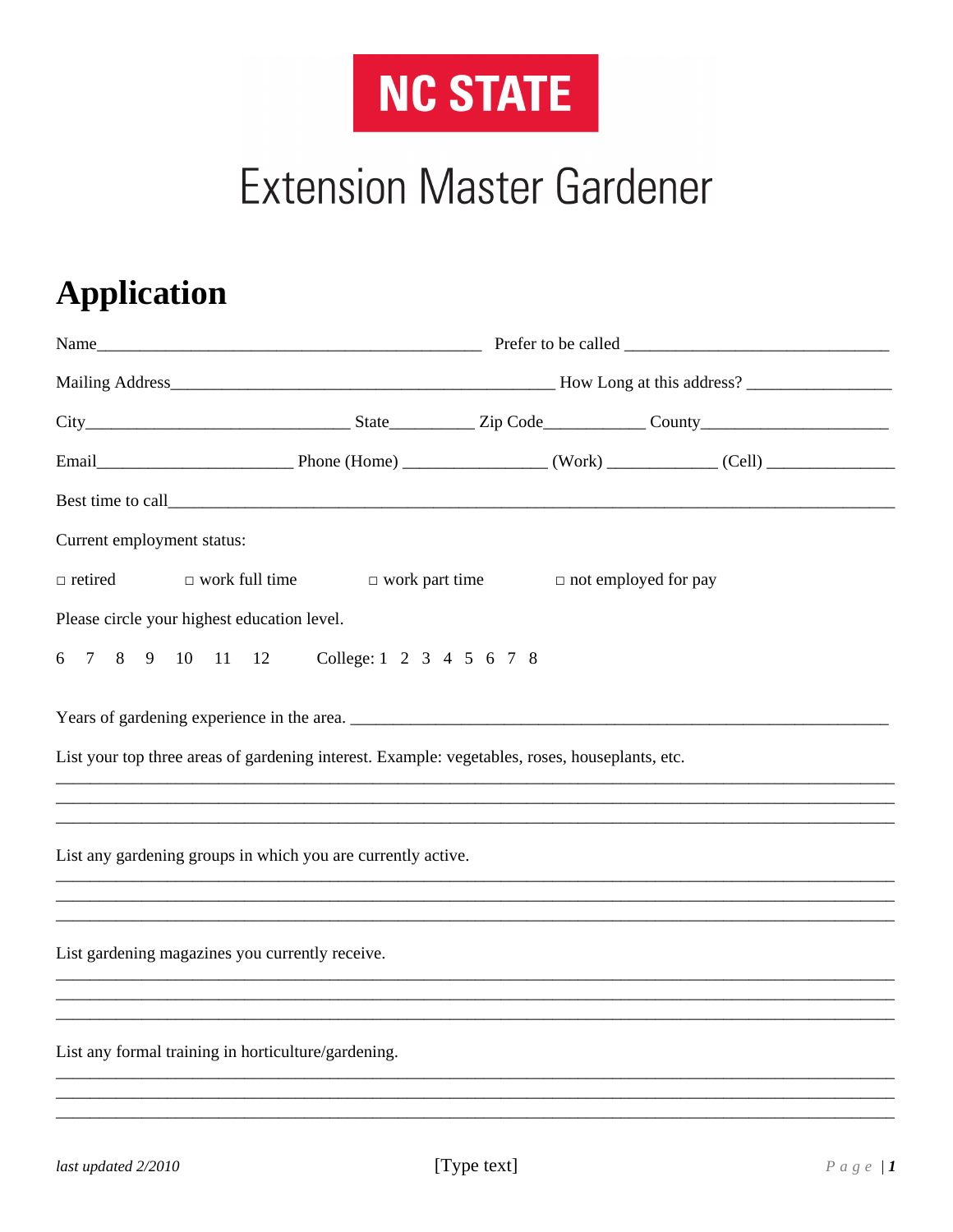|  |  | List programs/services you have received or participated in from the Cooperative Extension Service. |  |
|--|--|-----------------------------------------------------------------------------------------------------|--|
|  |  |                                                                                                     |  |

List volunteer roles you are most interested in performing.

List any special skills that might be used in a volunteer capacity. Examples: computers, graphic design, teaching, etc.

\_\_\_\_\_\_\_\_\_\_\_\_\_\_\_\_\_\_\_\_\_\_\_\_\_\_\_\_\_\_\_\_\_\_\_\_\_\_\_\_\_\_\_\_\_\_\_\_\_\_\_\_\_\_\_\_\_\_\_\_\_\_\_\_\_\_\_\_\_\_\_\_\_\_\_\_\_\_\_\_\_\_\_\_\_\_\_\_\_\_\_\_\_\_\_\_\_\_ \_\_\_\_\_\_\_\_\_\_\_\_\_\_\_\_\_\_\_\_\_\_\_\_\_\_\_\_\_\_\_\_\_\_\_\_\_\_\_\_\_\_\_\_\_\_\_\_\_\_\_\_\_\_\_\_\_\_\_\_\_\_\_\_\_\_\_\_\_\_\_\_\_\_\_\_\_\_\_\_\_\_\_\_\_\_\_\_\_\_\_\_\_\_\_\_\_\_ \_\_\_\_\_\_\_\_\_\_\_\_\_\_\_\_\_\_\_\_\_\_\_\_\_\_\_\_\_\_\_\_\_\_\_\_\_\_\_\_\_\_\_\_\_\_\_\_\_\_\_\_\_\_\_\_\_\_\_\_\_\_\_\_\_\_\_\_\_\_\_\_\_\_\_\_\_\_\_\_\_\_\_\_\_\_\_\_\_\_\_\_\_\_\_\_\_\_

\_\_\_\_\_\_\_\_\_\_\_\_\_\_\_\_\_\_\_\_\_\_\_\_\_\_\_\_\_\_\_\_\_\_\_\_\_\_\_\_\_\_\_\_\_\_\_\_\_\_\_\_\_\_\_\_\_\_\_\_\_\_\_\_\_\_\_\_\_\_\_\_\_\_\_\_\_\_\_\_\_\_\_\_\_\_\_\_\_\_\_\_\_\_\_\_\_\_ \_\_\_\_\_\_\_\_\_\_\_\_\_\_\_\_\_\_\_\_\_\_\_\_\_\_\_\_\_\_\_\_\_\_\_\_\_\_\_\_\_\_\_\_\_\_\_\_\_\_\_\_\_\_\_\_\_\_\_\_\_\_\_\_\_\_\_\_\_\_\_\_\_\_\_\_\_\_\_\_\_\_\_\_\_\_\_\_\_\_\_\_\_\_\_\_\_\_ \_\_\_\_\_\_\_\_\_\_\_\_\_\_\_\_\_\_\_\_\_\_\_\_\_\_\_\_\_\_\_\_\_\_\_\_\_\_\_\_\_\_\_\_\_\_\_\_\_\_\_\_\_\_\_\_\_\_\_\_\_\_\_\_\_\_\_\_\_\_\_\_\_\_\_\_\_\_\_\_\_\_\_\_\_\_\_\_\_\_\_\_\_\_\_\_\_\_

\_\_\_\_\_\_\_\_\_\_\_\_\_\_\_\_\_\_\_\_\_\_\_\_\_\_\_\_\_\_\_\_\_\_\_\_\_\_\_\_\_\_\_\_\_\_\_\_\_\_\_\_\_\_\_\_\_\_\_\_\_\_\_\_\_\_\_\_\_\_\_\_\_\_\_\_\_\_\_\_\_\_\_\_\_\_\_\_\_\_\_\_\_\_\_\_\_\_ \_\_\_\_\_\_\_\_\_\_\_\_\_\_\_\_\_\_\_\_\_\_\_\_\_\_\_\_\_\_\_\_\_\_\_\_\_\_\_\_\_\_\_\_\_\_\_\_\_\_\_\_\_\_\_\_\_\_\_\_\_\_\_\_\_\_\_\_\_\_\_\_\_\_\_\_\_\_\_\_\_\_\_\_\_\_\_\_\_\_\_\_\_\_\_\_\_\_ \_\_\_\_\_\_\_\_\_\_\_\_\_\_\_\_\_\_\_\_\_\_\_\_\_\_\_\_\_\_\_\_\_\_\_\_\_\_\_\_\_\_\_\_\_\_\_\_\_\_\_\_\_\_\_\_\_\_\_\_\_\_\_\_\_\_\_\_\_\_\_\_\_\_\_\_\_\_\_\_\_\_\_\_\_\_\_\_\_\_\_\_\_\_\_\_\_\_

\_\_\_\_\_\_\_\_\_\_\_\_\_\_\_\_\_\_\_\_\_\_\_\_\_\_\_\_\_\_\_\_\_\_\_\_\_\_\_\_\_\_\_\_\_\_\_\_\_\_\_\_\_\_\_\_\_\_\_\_\_\_\_\_\_\_\_\_\_\_\_\_\_\_\_\_\_\_\_\_\_\_\_\_\_\_\_\_\_\_\_\_\_\_\_\_\_\_ \_\_\_\_\_\_\_\_\_\_\_\_\_\_\_\_\_\_\_\_\_\_\_\_\_\_\_\_\_\_\_\_\_\_\_\_\_\_\_\_\_\_\_\_\_\_\_\_\_\_\_\_\_\_\_\_\_\_\_\_\_\_\_\_\_\_\_\_\_\_\_\_\_\_\_\_\_\_\_\_\_\_\_\_\_\_\_\_\_\_\_\_\_\_\_\_\_\_ \_\_\_\_\_\_\_\_\_\_\_\_\_\_\_\_\_\_\_\_\_\_\_\_\_\_\_\_\_\_\_\_\_\_\_\_\_\_\_\_\_\_\_\_\_\_\_\_\_\_\_\_\_\_\_\_\_\_\_\_\_\_\_\_\_\_\_\_\_\_\_\_\_\_\_\_\_\_\_\_\_\_\_\_\_\_\_\_\_\_\_\_\_\_\_\_\_\_

\_\_\_\_\_\_\_\_\_\_\_\_\_\_\_\_\_\_\_\_\_\_\_\_\_\_\_\_\_\_\_\_\_\_\_\_\_\_\_\_\_\_\_\_\_\_\_\_\_\_\_\_\_\_\_\_\_\_\_\_\_\_\_\_\_\_\_\_\_\_\_\_\_\_\_\_\_\_\_\_\_\_\_\_\_\_\_\_\_\_\_\_\_\_\_\_\_\_ \_\_\_\_\_\_\_\_\_\_\_\_\_\_\_\_\_\_\_\_\_\_\_\_\_\_\_\_\_\_\_\_\_\_\_\_\_\_\_\_\_\_\_\_\_\_\_\_\_\_\_\_\_\_\_\_\_\_\_\_\_\_\_\_\_\_\_\_\_\_\_\_\_\_\_\_\_\_\_\_\_\_\_\_\_\_\_\_\_\_\_\_\_\_\_\_\_\_ \_\_\_\_\_\_\_\_\_\_\_\_\_\_\_\_\_\_\_\_\_\_\_\_\_\_\_\_\_\_\_\_\_\_\_\_\_\_\_\_\_\_\_\_\_\_\_\_\_\_\_\_\_\_\_\_\_\_\_\_\_\_\_\_\_\_\_\_\_\_\_\_\_\_\_\_\_\_\_\_\_\_\_\_\_\_\_\_\_\_\_\_\_\_\_\_\_\_

\_\_\_\_\_\_\_\_\_\_\_\_\_\_\_\_\_\_\_\_\_\_\_\_\_\_\_\_\_\_\_\_\_\_\_\_\_\_\_\_\_\_\_\_\_\_\_\_\_\_\_\_\_\_\_\_\_\_\_\_\_\_\_\_\_\_\_\_\_\_\_\_\_\_\_\_\_\_\_\_\_\_\_\_\_\_\_\_\_\_\_\_\_\_\_\_\_\_ \_\_\_\_\_\_\_\_\_\_\_\_\_\_\_\_\_\_\_\_\_\_\_\_\_\_\_\_\_\_\_\_\_\_\_\_\_\_\_\_\_\_\_\_\_\_\_\_\_\_\_\_\_\_\_\_\_\_\_\_\_\_\_\_\_\_\_\_\_\_\_\_\_\_\_\_\_\_\_\_\_\_\_\_\_\_\_\_\_\_\_\_\_\_\_\_\_\_

Indicate the best day and time for you to do volunteer work. Example: Friday mornings.

List previous work experience that might assist you in the Extension Master Gardener Volunteer program.

Why do you wish to become an Extension Master Gardener Volunteer?

| Previous volunteer experience.<br>Organization |                                                                 | Position | Number of years |              |
|------------------------------------------------|-----------------------------------------------------------------|----------|-----------------|--------------|
|                                                |                                                                 |          |                 |              |
|                                                |                                                                 |          |                 |              |
|                                                | List two personal, non relative references that we may contact. |          |                 |              |
| Name                                           | Address                                                         |          | Phone           | Relationship |

I wish to become a participant in the Extension Master Gardener Volunteer program. I understand the applications will be screened to select the best candidates to assist with consumer horticulture education. If accepted, I agree to volunteer a minimum of 40 hours of service to the Cooperative Extension Service Master Gardener Volunteer program within one year following class completion. I understand that there will be a training fee.

\_\_\_\_\_\_\_\_\_\_\_\_\_\_\_\_\_\_\_\_\_\_\_\_\_\_\_\_\_\_\_\_\_\_\_\_\_\_\_\_\_\_\_\_\_\_\_\_\_\_\_\_\_\_\_\_\_\_\_\_\_\_\_\_\_\_\_\_\_\_\_\_\_\_\_\_\_\_\_\_\_\_\_\_\_\_\_\_\_\_\_\_\_\_\_\_\_\_

I certify that, to the best of my knowledge and belief, all of my statements are true, correct, complete, and made in good faith. Applicant Signature \_\_\_\_\_\_\_\_\_\_\_\_\_\_\_\_\_\_\_\_\_\_\_\_\_\_\_\_\_\_\_\_\_\_\_\_\_\_\_\_\_\_\_\_\_\_\_\_ Date\_\_\_\_\_\_\_\_\_\_\_\_\_\_\_\_\_\_\_\_\_

Return to your local NC Cooperative Extension Office. http://www.ces.ncsu.edu/index.php?page=countycenters *The North Carolina Cooperative Extension Service is an equal opportunity employer.*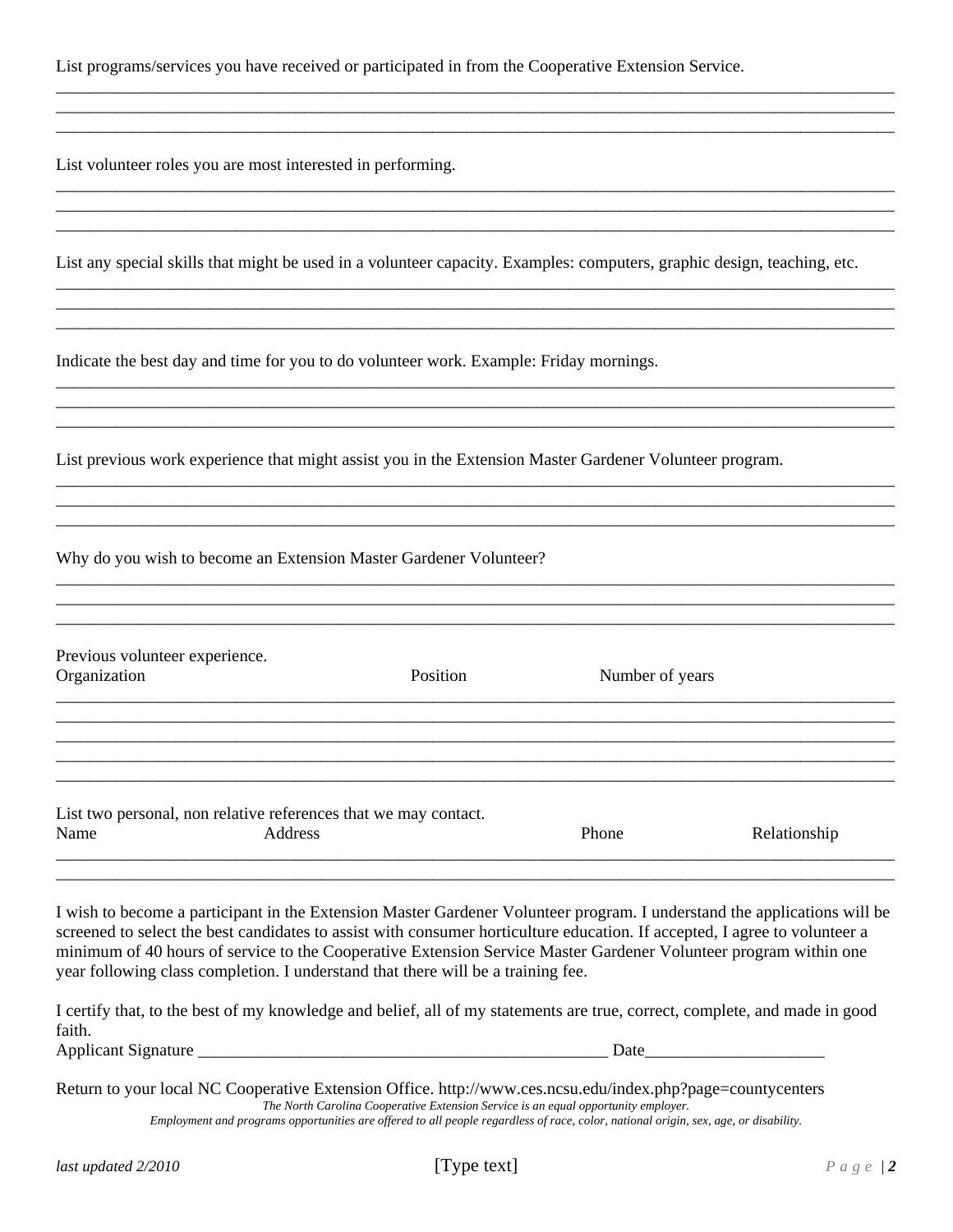This information is requested solely for the purpose of determining compliance with Federal civil rights laws; your response will not affect consideration of your application. NC Cooperative Extension policy prohibits unlawful discrimination based on race, sex, color, creed, religion, national origin, age, disability, or political affiliation.

## **DEMOGRAPHIC DATA**

| Last Name                                                                | <b>First Name</b>                 | M.I.                                  |
|--------------------------------------------------------------------------|-----------------------------------|---------------------------------------|
| Maiden Name                                                              | Gender<br>Female<br>Male          | Date of Birth<br>Year<br>Month<br>Day |
| Ethnic Group<br>White (Non-Hispanic)<br>Black (Non-Hispanic)<br>Hispanic | Asian<br>American Indian<br>Other |                                       |